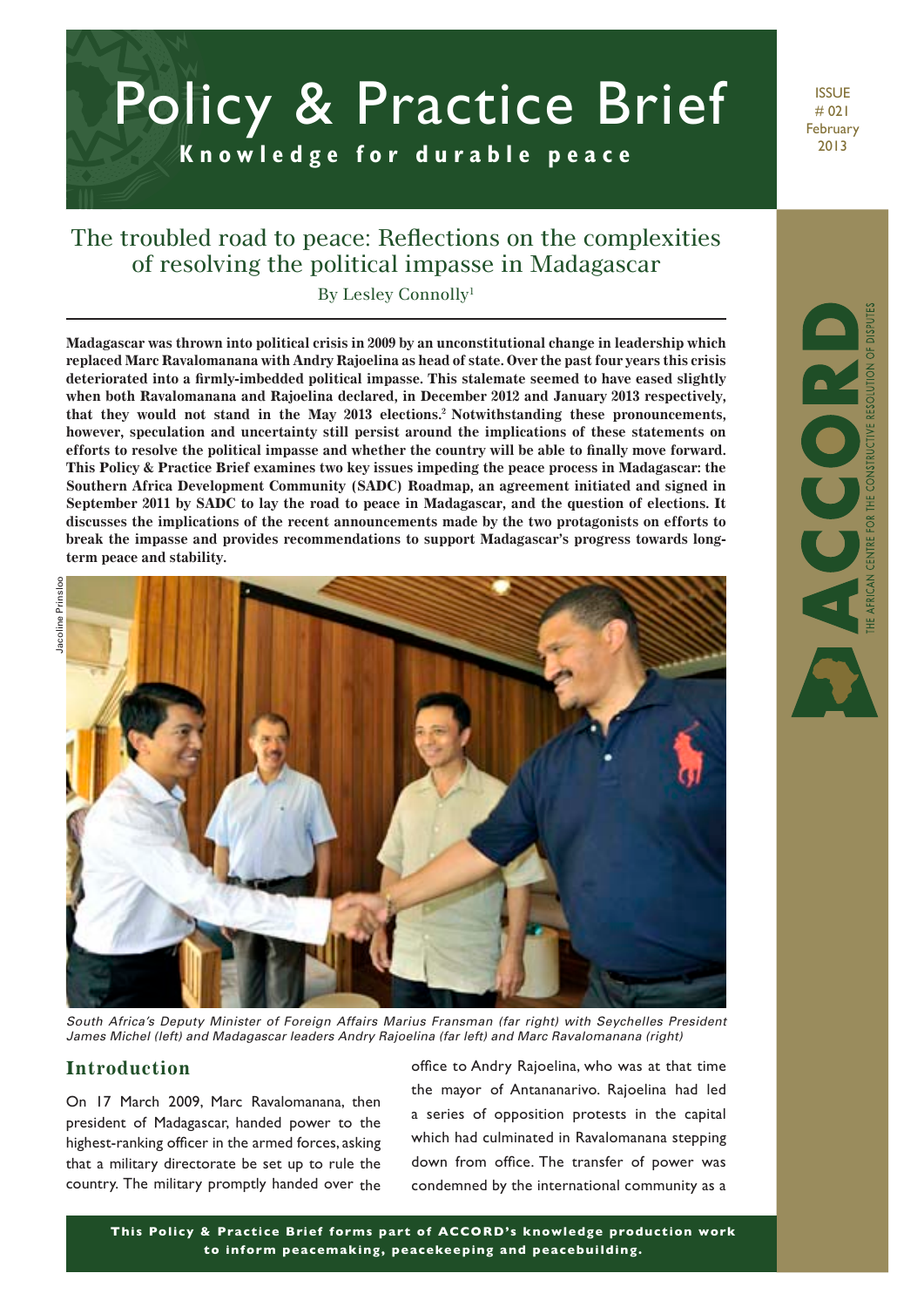*coup d'état*, as there were no provisions in the Constitution of Madagascar for an elected president to hand over power to the military, nor for the military to transfer power to a nonelected civilian. The international community thus deemed the transfer of power an illegal seizure of government by Rajoelina. Notwithstanding this, Rajoelina, acting as president, issued an arrest warrant for Ravalomanana, who then fled into self-imposed exile in South Africa.

The tensions between Ravalomanana and Rajoelina began in 2008 when Ravalomanana's government allegedly delayed the disbursal of funds for various local government infrastructure projects in the capital, diverted investment away from the city, and in various other ways refused to facilitate cooperation between the central and municipal governments. Rajoelina's supporters claim these efforts were intended to undermine the mayor.<sup>3</sup> Tensions between the two politicians deepened when Ravalomanana's government closed Viva TV, a television station owned by Rajoelina, after it aired an interview with former President Didier Ratsiraka. The government asserted that airing the interview threatened public order and security, while critics viewed the move as a sign of increasing intolerance by the Ravalomanana government of oppositionfriendly media, and an effort to curtail Rajoelina's influence. Following the closure of the television station, Rajoelina issued an ultimatum, demanding, in the interest of press freedom and democracy, that the government allow the reopening of Viva TV and other stations by 13 January 2009.<sup>4</sup> This demand was not met and in mid-January Rajoelina initiated what grew into a wave of public anti-government demonstrations by Antananarivo residents. Rajoelina labelled Ravalomanana a dictator and called for him to leave office – which he ultimately did in March 2009.

Rajoelina and his allies established a High Transitional Authority (HTA), which became the *de facto* government, as well as a Military Council for National Defence (MCND) to accommodate the higher-ranking generals. On 18 March 2009, Madagascar's High Constitutional Court officially recognised and confirmed Rajoelina as president. Rajoelina, at 34 years of age, took power with no clear agenda, no domestic or international policies, and with no way of disassembling Ravalomanana's deep-rooted networks in Madagascar's political, economic and religious circles. Madagascar was soon suspended from the African Union (AU)<sup>5</sup> and SADC,<sup>6</sup> while most of the international community refused to recognise its government.

In June 2009, a national court sentenced Ravalomanana, in absentia, to life imprisonment for giving the order that resulted in the killing of 31 protestors earlier in the year, and for his alleged abuse of office. SADC members convened an extraordinary summit later that month and nominated the former president of Mozambique, Joaquim Chissano, to lead a mediation team to Madagascar. In early August, Chissano, along with representatives of the AU, United Nations (UN) and *Organisation Internationale de la Francophonie* (OIF),

convened talks between Rajoelina, Ravalomanana, and two former Malagasy presidents, Albert Zafy and Didier Ratsiraka, in Mozambique's capital, Maputo. A power-sharing deal was signed on 9 August 2009 between the political leaders. Key highlights of the agreement were that the principals were to have the same powers in the administration of the country, the cabinet posts were to be shared equally among the four parties in the negotiation process and Ravalomanana could return to the country unconditionally.<sup>7</sup> This deal was short-lived, failing when Rajoelina unanimously filled all the positions in the administration with members of his own party – leaving no room for the involvement of Ravalomanana, Zafy or Ratsiraka. This deal was followed by a second and third round of talks, in Maputo and Addis Ababa, Ethiopia, where it was agreed that Rajoelina would remain president of the HTA, with two co-presidents and a consensus prime minister. However, despite protracted negotiations, the parties failed to agree on key cabinet posts for the transitional government, which led Rajoelina to announce in December 2009 that he was unilaterally dismissing the Maputo and Addis Ababa agreements.<sup>8</sup>

On 17 November 2010, a referendum on a new constitution was held. The official results released by the HTA were that 73% of voters were in favour of the state's fourth constitution. Despite the political opposition and international community complaining about numerous irregularities in the process, the constitution was approved. The one major change in the document was that the age for eligibility to stand for election as president was lowered from 40 years to 35 years, allowing 38-year-old Rajoelina to stand in any upcoming elections.9

The mediation process continued into 2011, when a fourth agreement was signed on 17 September. This agreement was known as the SADC Roadmap. The previous three agreements had been largely criticised for the inclusion of the former presidents who had been rejected by the people, either through the ballot box or popular uprisings. The agreements were said to be devoid of citizens' input and did not take into consideration the wishes, needs and aspirations of the Malagasy people. Therefore, the Roadmap was instigated without consultation with Zafy and Ratsiraka, although it did include the participation of civil society organisations in Madagascar. The Roadmap was seen as a step in the right direction for the country as it outlined the necessary steps to peace and pledged the smooth passage of the current transitional period. However, seventeen months after signing of the Roadmap, Madagascar was still at a complete standstill in terms of moving towards peace.

### **The SADC Roadmap: Ravalomanana's return and the 2013 general elections**

The SADC Roadmap replaced the previous three agreements and was seen as laying the foundation for a move towards elections and political stability in Madagascar.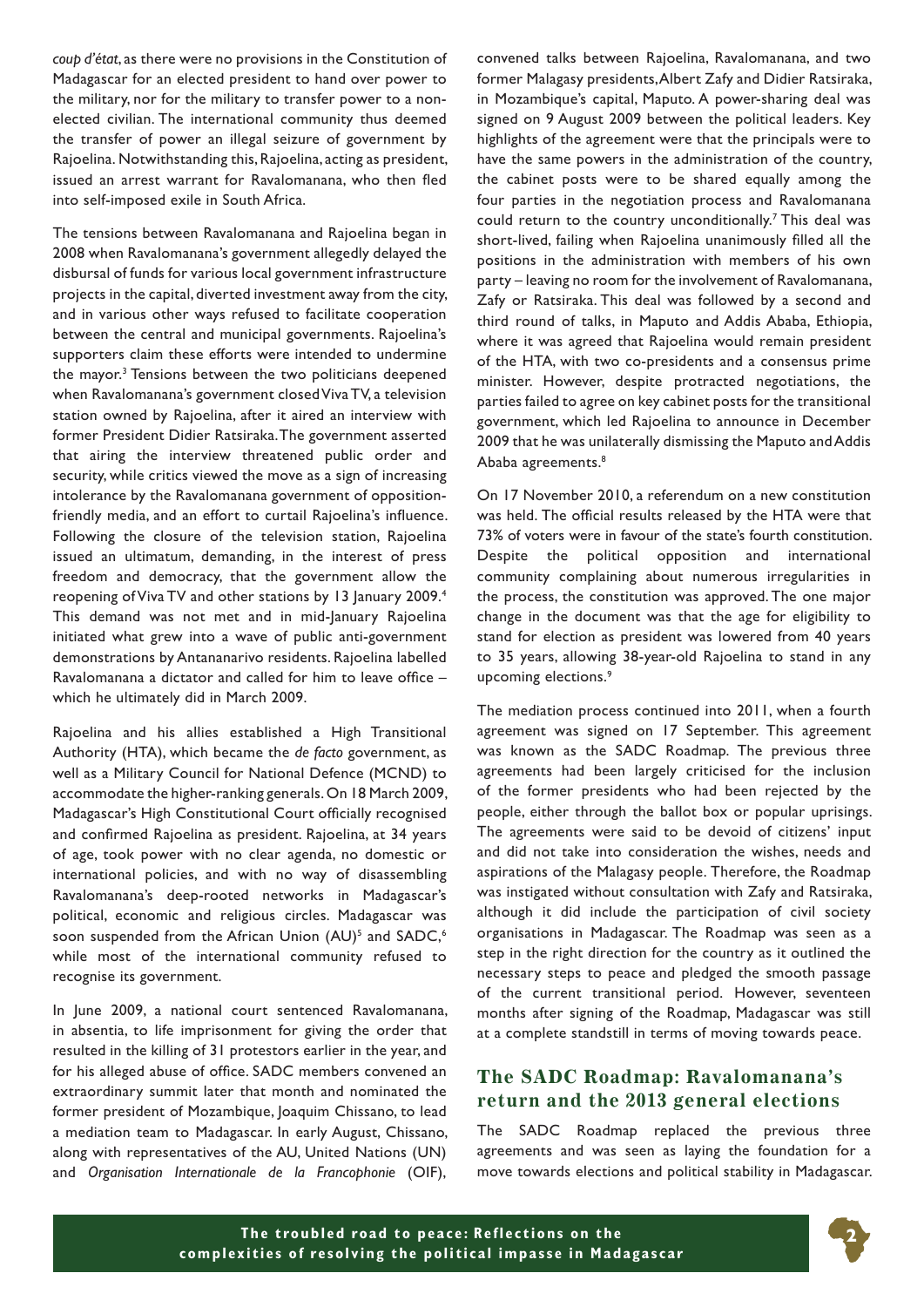As a consequence of the Roadmap there have been several positive results achieved towards this end. These include the creation of the Transitional Independent National Electoral Commission (CENI-T) which established a timeline for elections in the country and provided for the appointment of the prime minister of consensus, Jean Omer Beriziky, and the creation of several transitional institutions in the government, including the Transitional Parliament which is comprised of the National Assembly and the Senate.

The Roadmap, however, has also created several challenges for the peace process in Madagascar. The main ones relate to Ravalomanana's return to Madagascar and the issue of elections. The urgent need for elections is the one point which all the political stakeholders in Madagascar can agree upon, but the task of holding these elections is regarded as an almost impossible one. Any elections held should not be rushed and must be free, fair and legitimate in the eyes of citizens and the international community. The Roadmap provides some guidance in this regard. In articles 10 through to 14, it clearly outlines that a CENI-T should be established and take on the role of preparing the country for elections and conducting them. A CENI-T was established on 12 March 2012. It is comprised of 10 civil society organisations, nine political parties and two administrators and is headed by Béatrice Atallah. On 28 March 2012, the CENI-T was given 60 days to set an election date. The next day the body established an electoral calendar or a 'plan of action' which outlined five steps to be completed by 11 November 2012, including revising the electoral register, providing voter education and confirming funding for the election. The plan did not, however, set a date for the vote.

The Roadmap also stipulates that the CENI-T and the UN should work together in planning the elections. However, according to a report published by Charles T. Call of the International Peace Institute, 'the UN's role became diminished politically after the breakdown of talks, although it continued to play a role bridging the Malagasy parties and SADC after the Maputo Agreement fell apart'.<sup>10</sup> In May 2012, the UN released a report recommending that, in the opinion of the UN, the country should delay elections until 2013, in order to prepare fully.<sup>11</sup> Until the July 2012 negotiations in Seychelles, the head of the CENI-T, Béatrice Atallah, was firmly advocating that it was 'technically possible to hold elections in December this year'.<sup>12</sup> However, the CENI-T announced on 1 August 2012 that the first round of general elections would be held in May 2013. This decision illustrates a commitment by the CENI-T to meet some of the UN's recommendations. In late September 2012, President Rajoelina called on the UN General Assembly to support Madagascar during its time of transition, showing the leadership's understanding that it is vital to have UN cooperation in order to have successful, internationally recognised elections in the country. The role played by the UN in the electoral process could still prove to be a contentious one, mainly in relation to funding and the certification of the results. The UN has earmarked US\$35

million to support the elections – provided that the HTA agrees to the UN providing technical assistance in finalising the electoral register, as well as to other steps that guarantee a free, fair and transparent electoral process.<sup>13</sup>

*The Roadmap has created several challenges for the peace process in Madagascar. The main ones relate to Ravalomanana's return to Madagascar and the issue of elections. The urgent need for elections is the one point which all the political stakeholders in Madagascar can agree upon, but the task of holding these elections is regarded as an almost impossible one*

The Roadmap, however, does not specify who can and cannot stand in the elections. SADC's position was that neither Ravalomanana nor Rajoelina should stand in the elections in order to decrease the potential of a contentious result which could lead to further political instability. The two other options available were that, firstly, in addition to Ravalomanana and Rajoelina not being allowed to run, neither of the former presidents, Dieder Zafy and Albert Ratsiraka, should be able to run, as having these two participate would further increase chances of an unaccepted outcome and a recurrence of unrest. A second possibility was that all four be free to stand in the elections, because restricting participation could further increase the chance of more political instability and protests from supporters. Until December 2012, no agreement over this issue had been reached. However, on 10 December 2012, Ravalomanana made a surprise announcement that he would not be contesting in the 2013 elections. This was followed by an announcement from Rajoelina in January 2013 that he too would not contest. Although encouraging, these announcements only provide a small amount of relief to a very complicated situation. They do not guarantee that peaceful and legitimate elections will take place in 2013, nor do they shed light on who will actually stand in these elections now. In order to increase the likelihood of peaceful elections, Ravalomanana has agreed to only return to Madagascar after the vote. However, it is unknown if his supporters on the ground will accept the outcome of the elections.

Ravalomanana's decision not to contest in the vote does not mean, however, that he has been granted amnesty as per the Amnesty Law (Article 20) in the SADC Roadmap. The Amnesty Law stipulates that all Malagasy citizens in exile can return to Madagascar 'without condition'. However, Article 45 of the Roadmap specifies that Article 20 is to be read alongside the appendix explanatory note,

**3**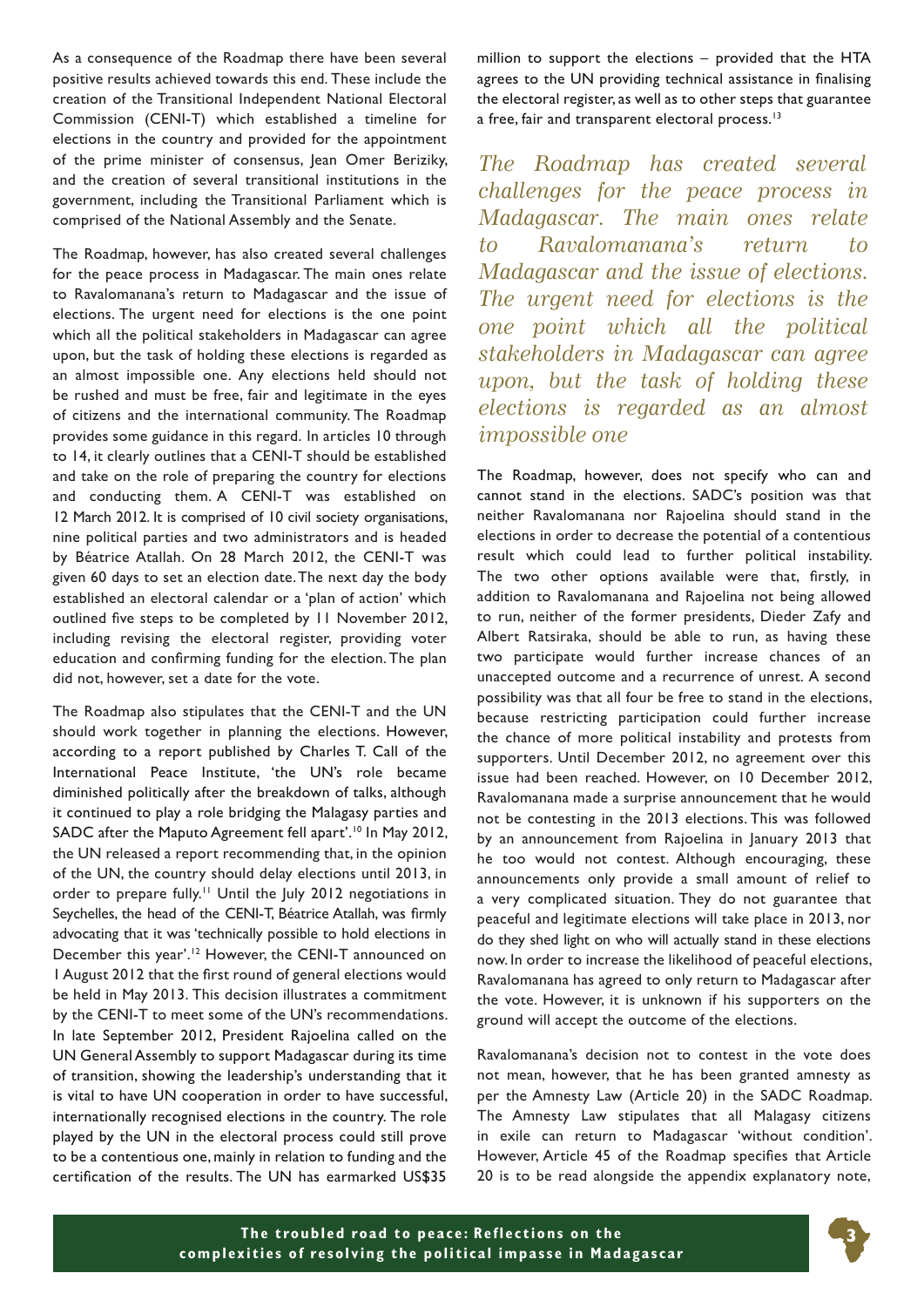in which SADC provides that it cannot support impunity and thus all convictions under Malagasy law still stand. The explanatory note on Article 20, which aimed to provide an interpretation of the term 'unconditionally', was introduced later by the SADC Troika Organ on Politics, Defence and Security (comprised of South Africa, Mozambique and Zambia) at the insistence of Rajoelina's government, which refused to sign the Roadmap unless it was included. Effectively, Rajoelina and his supporters were not prepared to sign a Roadmap enabling Ravalomanana's return to Madagascar without the explanatory note. Thus the only way to have the Roadmap ratified by all necessary parties was to include it.<sup>14</sup> The implication of the note is that if Ravalomanana was to return to Madagascar, he would be imprisoned immediately as per the sentence meted out in the 2009 trial. Furthermore, according to Article 4 of the Madagascar electoral code, a person convicted of a crime is stripped of his or her right to vote. The connotations of this article are that Ravalomanana can neither take part, nor vote, in any election held in Madagascar, given the guilty verdict he received in the 2009 trial. In order for Ravalomanana to return to Madagascar, the amnesty must be awarded in full, as per the provisions of the Roadmap. Since Ravalomanana made the announcement independently and declared that this was not the 'nil-nil option' SADC proposed, there are complications regarding the issue of amnesty. The nil-nil option suggests that neither Ravalomanana nor Rajoelina should stand for election. Even with Rajoelina's recent announcement that he too will not stand in the election, it is unclear if the full nil-nil option will be used. If it is employed in full, Ravalomanana would be able to return to Madagascar, receive amnesty for his crimes and avoid facing a new trial or jail time. Furthermore, he would not have to pay the remaining taxes he owes to the country and could continue with his business interests. However, at the time of writing, it was unclear if this would take place. Without amnesty it was highly unlikely that Ravalomanana would return to Madagascar.

# *In order for Ravalomanana to return to Madagascar, amnesty must be awarded in full, as per the provisions of the Roadmap*

Another complication around Ravalomanana's return is the issue of his unpaid taxes. Madagascar's electoral code stipulates that all candidates must be resident in Madagascar for the six months leading up to an election, and must have paid all taxes of any kind in the preceding three years.<sup>15</sup> Although business operations were halted four years ago when he left Madagascar, Ravalomanana's agribusiness company, Tiko, still owes approximately US\$100 million in unpaid taxes.<sup>16</sup> However, Ravalomanana has raised questions over why he should pay these taxes when he has not been able to operate his business since he left the country.<sup>17</sup> Although this issue had previously added to the complications around holding credible elections in Madagascar, it is less of a concern considering Ravalomanana's announcement that he would not contest in the election. However, it does raise issues over his ability to return to the country. It increasingly appears that the only viable option that would allow Ravalomanana to return would be for him to agree to pay his taxes. However, the presence of Article 45 in the Roadmap still means that he would be imprisoned on arrival in Madagascar, whether his taxes are paid or not. The only saving grace would be if the trial was declared illegitimate. This is possible because Malagasy law dictates that a president can only be convicted by a court in Madagascar which must be specially convened for the trial. This court, however, was not in place in Madagascar when Ravalomanana was convicted and thus, he argues, the conviction was unlawful. Furthermore, Ravalomanana was charged in abstentia without his lawyer being present, further throwing the legitimacy of his trial into question. Even if Ravalomanana's trial was declared illegitimate and the conviction thrown out, it is unknown what implications his announcement to stand down from contesting in the elections will have on the taxes he owes. If he returns to Madagascar and is granted amnesty for the crimes committed in January 2009, this does not apply to the taxes he owes and a case could still be launched against him for tax evasion, which the Amnesty Law does not cover. Thus the recent announcement does not make it any easier for Ravalomanana to return to the country.

A final concern is around the sanctions and funding for the elections. Sanctions were imposed on Madagascar in 2010 after the coup. Articles 41 and 42 of the Roadmap refer to sanctions and international financial assistance, recommending that the sanctions be lifted based on the achievement of the milestones outlined in the Roadmap. The Malagasy economy is declining at a rapid rate and the lifting of sanctions and resumption of financial aid would be highly beneficial to the population. However, sanctions will not be lifted until the Roadmap has been adhered to, when elections are held and Ravalomanana is able to return to the country. Yet, in order to hold the elections, funding is needed. The European Union (EU) originally stipulated that it would only fund the elections once the recommendations of the UN had been met and a date, in 2013, had been set. The CENI-T responded that the rest of the electoral calendar could not be completed without the necessary funding promised by the EU. In light of the announcement by the CENI-T that elections would be held in 2013, the issue of funding should be taken up again, because the initial decision to hold the elections in May 2013 is in line with the UN's recommendations and shows that the CENI-T is willing to work with the international community. In February 2013, however, the CENI-T announced that presidential elections, which were scheduled for 8 May, would be moved to 24 July due to operational difficulties. As yet, the EU has not released any funds and the international community has not lifted sanctions. Without the funding from the EU it is unlikely that

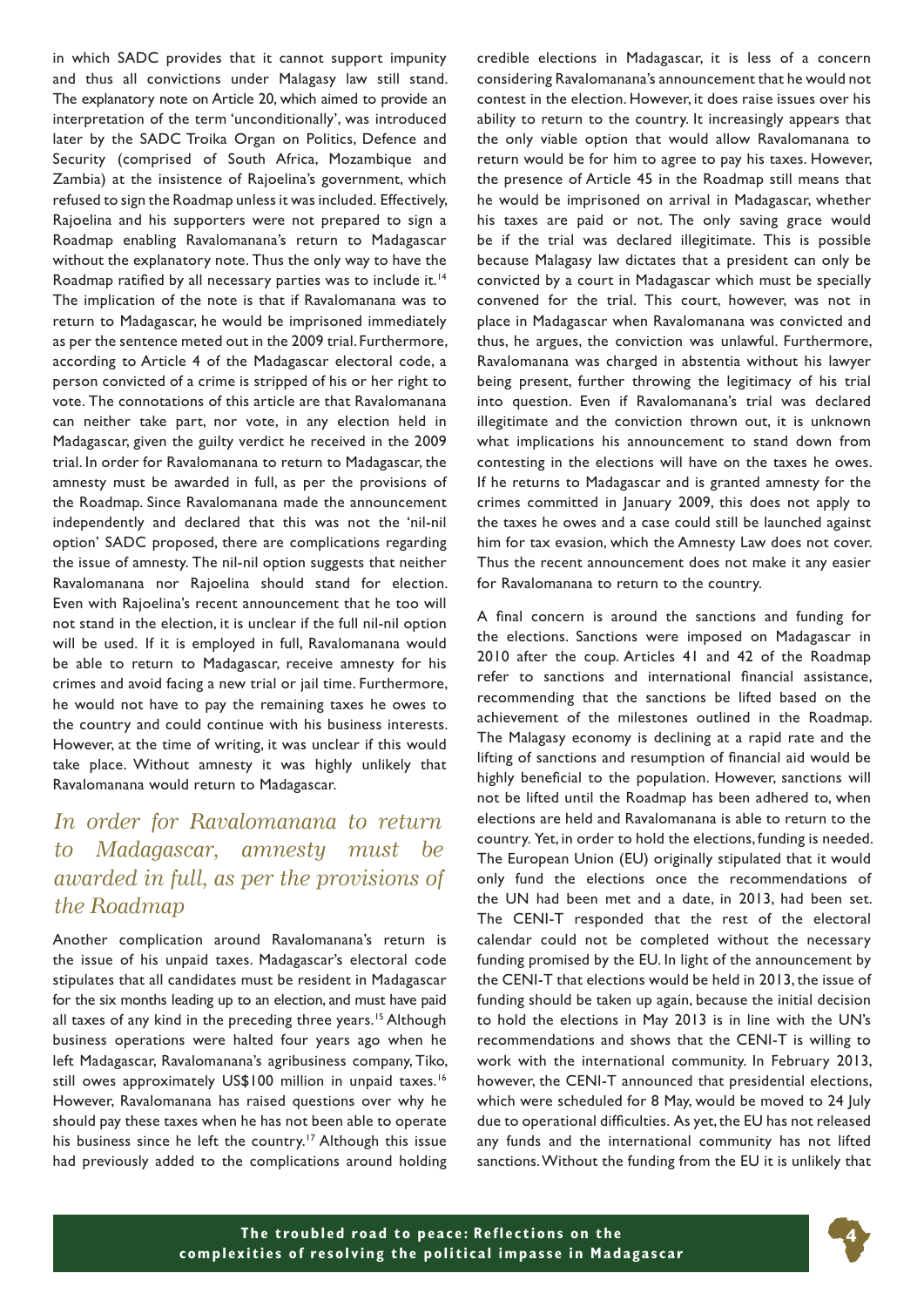the elections will take place, and without elections taking place it is unlikely that the sanctions will be lifted. In order to support Madagascar in its bid to hold elections in 2013, SADC has pledged US\$10 million to the election process and encouraged other member states to provide financial and logistical assistance to ensure a peaceful vote.

*Sanctions will not be lifted until the Roadmap has been adhered to; that is when elections are held and Ravalomanana has returned to the country. However, in order to hold the elections, funding is needed*

The fact that holding elections is seen as imperative by all parties involved in Madagascar is a positive move towards transforming the conflict. Nonetheless, the complexities behind instigating these elections are a major factor in the political stalemate in the country. It is encouraging that both sides are beginning to demonstrate their recognition of the importance of the vote for Madagascar. The EU plays a central role in this process due to the pledge of funding, the UN works closely with the CENI-T to legitimise the elections and SADC plays a key role in ensuring that the Roadmap is fully implemented. Even with a date set and the recent announcements, there is no assurance that this timeline will be followed through by the relevant parties, and that the elections will take place. There is also no guarantee that holding elections will address the root causes of the political instability and socio-economic decline in the country. This is where international pressure is vital. Now that a date for the elections has been set, the international community and relevant stakeholders need to ensure that this timeline is adhered to in order to ensure that legitimate elections take place, a government is chosen by the people and is instituted in the country, and that issues plaguing the nation are addressed. Otherwise the present political instability will continue.

## **International involvement in Madagascar: What can be done to end the impasse?**

#### **The Southern Africa Development Community**

SADC has been involved in the negotiation process in Madagascar from the onset. The aim of the regional body has been to 'bring about a solution to the crisis in Madagascar and return the country to constitutional normalcy'.18 Towards this end, SADC established a SADC Mission in Madagascar in 2012, initiated the Maputo I Peace Accord and has made efforts to remain involved in all subsequent negotiations. SADC's engagement was strengthened by the fact that South Africa

was the head of the SADC Troika Organ on Politics, Defence and Security while simultaneously hosting Ravalomanana in exile. SADC held two rounds of negotiations in Seychelles in July and August 2012 with Ravalomanana and Rajoelina, as a last attempt to reach an agreement before the SADC Summit in Maputo in late August 2012. It was announced, after these meetings, that both protagonists were committed to moving Madagascar towards a stable future,<sup>19</sup> but that agreement on Ravalomanana's return and who was able to run in the elections had still not been reached.

Thus far, SADC's role has not been viewed very positively by all the parties involved in Madagascar, because of the perception that the body is pro-Ravalomanana. There are two reasons for this. Firstly, it was only in 2004 under Ravalomanana's leadership that Madagascar became a member of SADC. Secondly, there is a view that because South Africa is hosting Ravalomanana, the organisation is pro-Ravalomanana, which has the consequence of discrediting the mediators in the eyes of both Rajoelina supporters and the current government. These two issues make it hard for SADC to conduct negotiations between the two sides, thus adding to the current impasse in the country. Furthermore, there is tension between the Francophone and Anglophone influences in Madagascar, and SADC is caught in the middle. Being a Southern Africa-based body, it is viewed as having less French influence, and more Anglo-backing, which adds to the already difficult hurdles that SADC has to tackle.

It is vital for SADC to resolve this conflict, even if it is simply through a short-term political agreement to allow elections to take place. South Africa would have liked Ravalomanana to return to Madagascar before the Troika headship was transferred to Tanzania at the August 2012 SADC Summit. This did not happen. At the summit, no decision was taken about who would stand in the elections. However, SADC did endorse the electoral calendar produced by the CENI-T and asked the transitional institutions to assist in resolving the impasse. At the December 2012 SADC Summit held in Tanzania, SADC reiterated its stance that both Ravalomanana and Rajoelina should not stand in the elections, Ravalomanana should be allowed to return unconditionally to Madagascar, and the Amnesty Law should be applied to the former leader.

Following the Summit, Ravalomanana announced his decision not to contest in the election. This was followed by Rajoelina's own announcement, after a private meeting with SADC in January 2013, that he too would not stand in the election. These pronouncements, however, do not mean that SADC's role is over. It is crucial now for SADC to maintain its engagement in the process of establishing stability in the country. This brief recommends that SADC continues its engagement with civil society and religious organisations, particularly the National Coalition of Civil Society Organisations (CNOSC) and the Group of Christian Churches in Madagascar (FFKM) as specified in the SADC

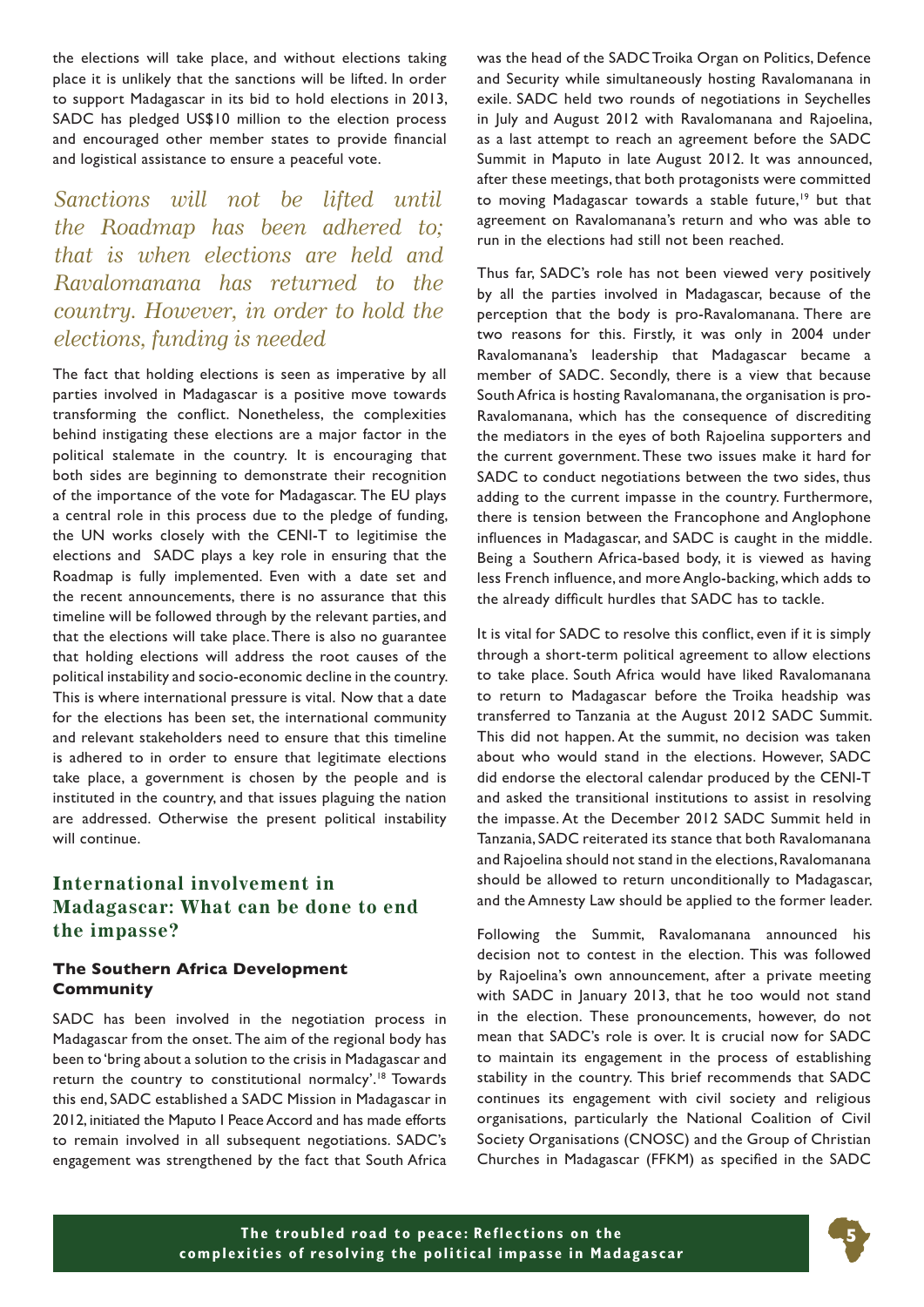Roadmap, in an attempt to move the country towards successful elections and the return of Ravalomanana. In addition, this brief recommends that SADC works with these local organisations to ensure that the reconciliation process begins and that the root causes of the conflict are addressed in order to increase the likelihood of long-term peace and development in the country.

#### **The African Union**

Due to past trends of unconstitutional changes of power in African countries, the AU took a very strong stance on Madagascar, condemning the *coup d'état* in attempts to prevent the legitimisation of leaders and governments who came into power this way. The AU suspended Madagascar from the body immediately after the coup, and a year later imposed a travel ban and diplomatic isolation on the government.<sup>20</sup> The AU led the first three mediation processes, but has since allowed SADC to take over leadership of the negotiations and monitoring of the situation in the country. Despite stepping back, the AU was still offering full support to SADC and applying pressure on Madagascar to reform. The AU's continued application of this pressure in terms of sanctions and withholding of membership was invaluable in adding to the international pressure on the country to change and elect a legitimate leader. This brief commends the AU for upholding its stance of not recognising leaders who come to power via coups. It is now, however, imperative for the AU to increase its advocacy among its member states to provide logistical and financial support to Madagascar. The continental body also needs to continue to support the SADC-led initiative in Madagascar in order to ensure that the country is able to hold free and fair elections and encourage a smooth transition to peace and stability.

#### **The United Nations**

The UN has been involved in the mediation process in Madagascar since the beginning of the crisis in 2009. UN Assistant Secretary-General for Political Affairs, Haile Menkerios, and UN Senior Adviser, Tiébilé Dramé*,* have been working with SADC and the AU. They have been strong advocates for inclusive talks as the only way out of the crisis. The UN led a field research mission to Madagascar in  $2012$  to evaluate concerns and progress made.<sup>21</sup> Its report outlined recommendations for moving the country forward, including holding elections in 2013. The UN did meet with Rajoelina to encourage reform. However, it was important to make clear to Rajoelina that despite the meetings with the UN, the international community still did not recognise him as a legitimate head of state, and that elections had to take place to decide the future of the country. The UN is encouraged to maintain this policy and to continue to push for elections to take place in 2013 so that a legitimately elected president can lead the country to stability. The UN can also play an important role in encouraging member states

to provide logistical and/or financial support to the country and to send independent election monitoring teams to observe the vote and provide a measure of legitimacy to this important process.

#### **The European Union**

The EU has suspended economic and humanitarian aid to Madagascar. However, the supra-regional body has remained silent about France's continued support of the HTA.<sup>22</sup> The EU plays an important role in terms of the elections because the body has pledged to fund them, but only if the CENI-T works with the UN and the elections are held in 2013. This brief recommends that the EU maintains this position, despite the pressure France may bring to bear against this, thus ensuring that Madagascar follows international recommendations, holds the elections in 2013, and cooperates with the UN. The simple reality is that the elections cannot take place without this funding and thus the EU holds much bargaining power in the situation.

#### **France**

France is a major player in Madagascar's state of affairs and the country's power and interest should not be disregarded. Madagascar, as a former French colony, is of strategic economic value to France, because of its location, minerals and other natural resources.<sup>23</sup> When the crisis started in March 2009, France was viewed as supporting Rajoelina via the provision of financial assistance disguised as humanitarian aid, this despite the fact that the EU had suspended support to the country.   This support for Rajoelina continued between 2009 and 2012.<sup>24</sup> France's backing of Rajoelina may also have been influenced by the fact that Ravalomanana expelled the French ambassador from Madagascar, which was the first time such an action had occurred. In addition, in August 2005 Madagascar for the first time joined SADC, which some took as indication of an intention by Ravalomanana to move away from the traditional French post-colonial influence. He was also seen as moving closer to the United States and opening up the country to Chinese and South Korean interests. These moves have been interpreted by some as the reason behind the increased tensions between Ravalomanana and France.25 However, it is difficult to know the extent to which France is involved in the conflict at present. One must take into consideration that towards the end of 2012, France transitioned from a conservative to socialist government, which could have implications for Madagascar. At the time of writing, it was unknown what stance President Hollande would take with regard to Madagascar. What was known was that, above all, the French would want to ensure stability and prevent any slide towards civil conflict, thus protecting their extensive economic and political interests.<sup>26</sup> Thus, due to the interest and influence France has on Madagascar, this brief highlights the urgent need for actors involved in resolving the political crisis in Madagascar to work with

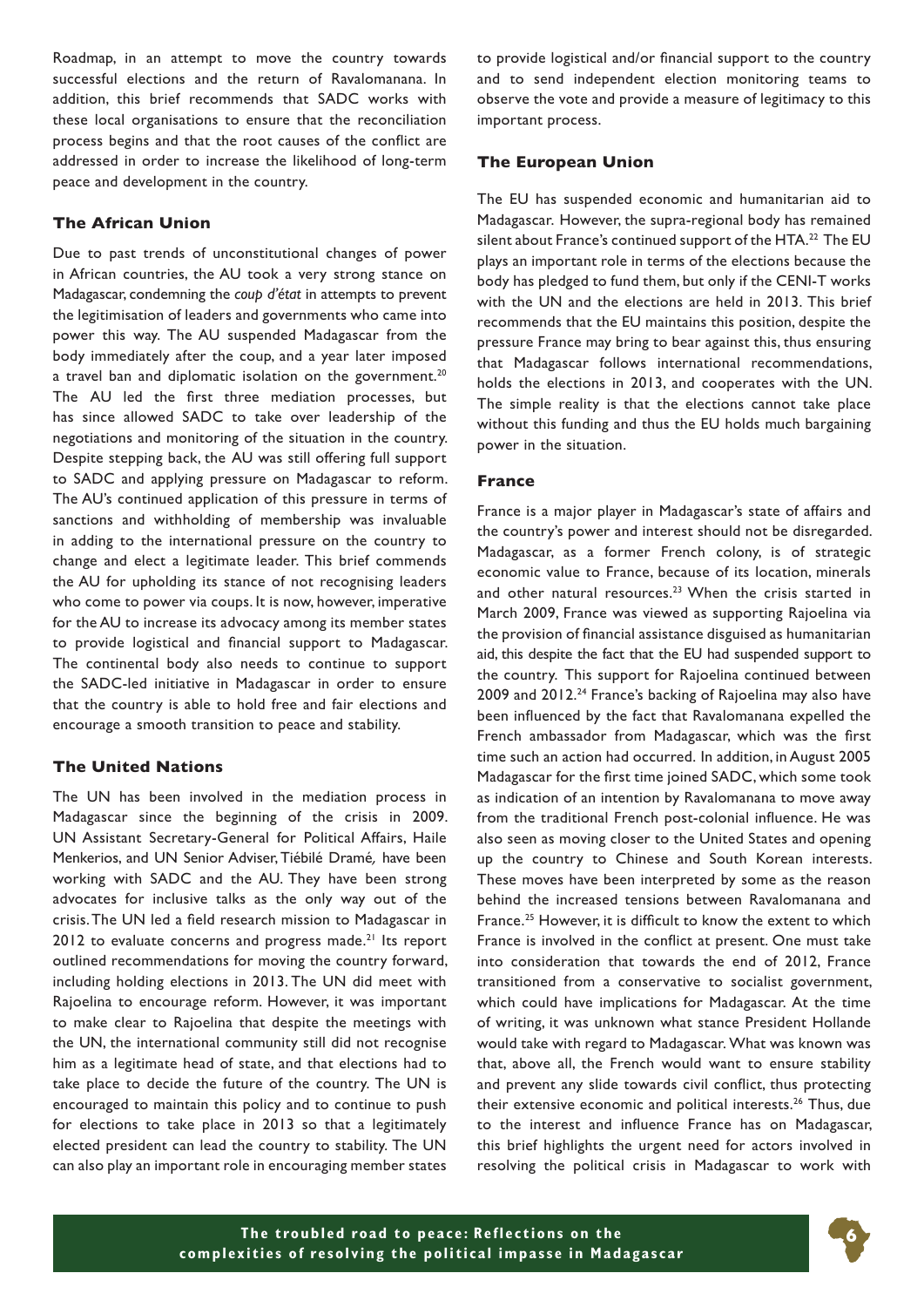and accommodate French interests during the process of political bargaining and reflection on the architecture of the political agreements.

#### **Conclusion**

The recent announcements by both Ravalomanana and Rajoelina that they would not contest in the 2013 elections has altered the nature of the crisis in Madagascar, without resolving the political impasse. It is still unknown whether Ravalomanana can return to Madagascar, whether he will receive amnesty, and the outcome of the case of outstanding taxes he owes the country. Furthermore, it is unknown who will now contest in the elections, the likelihood of the result being accepted by the Malagasy people, and where the funding for these elections will come from. It would seem that the path to the elections is no clearer now than it was before the announcements. Developments over the months preceding the elections are key to resolving the firmly entrenched political impasse. It is clear to both actors, and the international community, that it is imperative to end the crisis. The situation is deteriorating socio-economically and it is becoming increasingly important to bring some political stability to Madagascar in order to begin the process of rehabilitating the economy and improving the lives of the Malagasy people.

In order to overcome the impasse, one needs to consider all the issues at hand and see if a compromise can be reached. One also needs to consider the potential for future violence in the country, and how to lessen the chances of social unrest. The dynamics of the social situation on the ground are unknown, and it is hard to grasp how much support each protagonist has. Thus, the potential for violence, both pre- or post-elections, is difficult to predict. As Zartman<sup>27</sup> points out, the key players in a mediation process have a lot of influence over what can happen, and SADC and other international actors need to utilise this power and continue to exert pressure to move the protagonists towards an agreement. However, it seems inevitable that whatever agreement is reached will only achieve a temporary peace. One cannot overlook the history of instability in Madagascar, which typically starts with public strife, which a 'new' leader then uses to create instability and which ultimately results in the overthrow of the existing government. This is what has happened with Ravalomanana and Rajoelina, and similarly during Ratsiraka's and Zafy's tenures in government. It is a curious pattern which needs to be addressed if one is to break the cycle and establish sustainable peace and stability in Madagascar.

#### **Endnotes**

The author acknowledges the contributions of Dr Grace Maina and Senzo Ngubane towards the development of this brief. She is grateful for their invaluable comments, insights, reviews and critiques.

- 2 South African Press Association-Agence France Presse. 2012. Ravalomanana won't contest polls. *News24.com*, 12 December. Available from: <http://www.news24.com/Africa/News/Ravalomanana-wontcontest-polls-20121212> [Accessed 11 January 2013]; South African Press Association-Agence France Presse. 2013. Madagascar: Rajoelina will not run for president. *Mail and Guardian (online),* 16 January. Available from: <http://mg.co.za/article/2013-01-16-madagascar-rajoelina-willnot-run> [Accessed 16 January 2013].
- 3 Ploch, L. and Cook, N. 2012. *Madagascar's political crisis*. Congressional Research Service Report, June 18 2012. Available from: <http:www.fas. org.sgp/crs/row/R40448.pdf> [Accessed 31 July 2012].
- 4 Ibid.
- 5 Powell, A. 2009. African Union suspends Madagascar. *Huffington Post World*, 31 March. Available from: <http://www.huffingtonpost.com/2009/03/20/ african-union-suspends-ma\_n\_177306.html> [Accessed 25 July 2012].
- 6 Africa Gateway. 2009. SADC Suspends Madagascar. *Africa Gateway*, 31 March. Available from: <http://www.southafrica.info/africa/sadc-310309. htm> [Accessed 31 July 2012].
- 7 Zounmenou, D. 2009. Madagascar: A triumvirate to head the transition government. *Institute of Security Studies Review*, 10 November. Available from: <http://www.iss.co.za/iss\_today.php?ID=1100> [Accessed 20 July 2012].
- 8 BBC World Service. 2009. Malagasy politics tops SADC agenda. *BBC World Service*, 20 June. Available from: <http://www.bbc.co.uk/ worldservice/specialreports/africa\_newstimeline\_june09.shtml> [Accessed 10 July 2012].
- 9 Tendi, B-M. 2010. Madagascan referendum could deepen political crisis. *The Guardian Online*, 17 November. Available from: <http://www.guardian. co.uk/commentisfree/2010/nov/17/madagascar-referendum-politicalcrisis > [Accessed 4 September 2012].
- 10 Call, C. 2012. *UN Mediation and the politics of transition after constitutional crises*. New York, International Peace Institute. p.22.
- 11 Madagascar Tribune. 2012. United Nations report of the electoral needs assessment mission to Madagascar, 22 April to 8 May 2012. *Madagascar Tribune*. Available from: <http://www.madagascar-tribune.com/IMG/pdf/ Madagascar\_NAM\_report.pdf> [Accessed 12 August 2012].
- 12 Alamandie. 2012. Madagascar toujours sans date de scrutinlégislatifet presidential. *Alamandie*, 29 May. Available from: <http://www.romandie. com/news/n/\_Madagascar\_toujours\_sans\_date\_de\_scrutin\_legislatif\_ et\_presidentiel52290520121828.asp> [Accessed 14 July 2012].
- 13 Institute for Security Studies. 2012. Peace and security council report, No 40, November. Available from: <http://www.issafrica.org/uploads/ Nov\_12\_ENG.pdf> [Accessed 12 August 2012].
- 14 Ravalomanana, M. 2012. Call on SADC and the AU to provide effective leadership to end the political crisis in Madagascar, August 12. Available from: <http://collectif-gtt.org/file/Call\_on\_the\_SADC\_and\_the\_ AU\_to\_provide\_effective\_leadership\_end\_the\_political\_crisis\_in\_ Madagascar.pdf> [Accessed 5 September 2012].
- 15 South African Press Association-Agence France-Presse. 2012. Election law could block Ravalomanana, *News24*, 12 July. Available from: <http://www.news24.com/Africa/News/Election-law-could-block-Ravalomanana-20120711> [Accessed 15 July 2012].
- 16 Madagascar Tribune. op cit.
- 17 TIKO Group. 2009. Communiqué du groupe Tiko. Topmada, 8 April. Available from: <http://www.topmada.com/2009/04/communique-dugroupe-tiko/> [Accessed 12 August 2012].
- 18 The Herald Online. 2011. Madagascar's roadmap to peace. *The Herald Online*, 19 October. Available from: <http://www.herald. co.zw/index.php?option=com\_content&view=article&id=24119:mada gascars-roadmap-to-peace&catid=45:international-news&Itemid=137> [Accessed 30 June 2012].